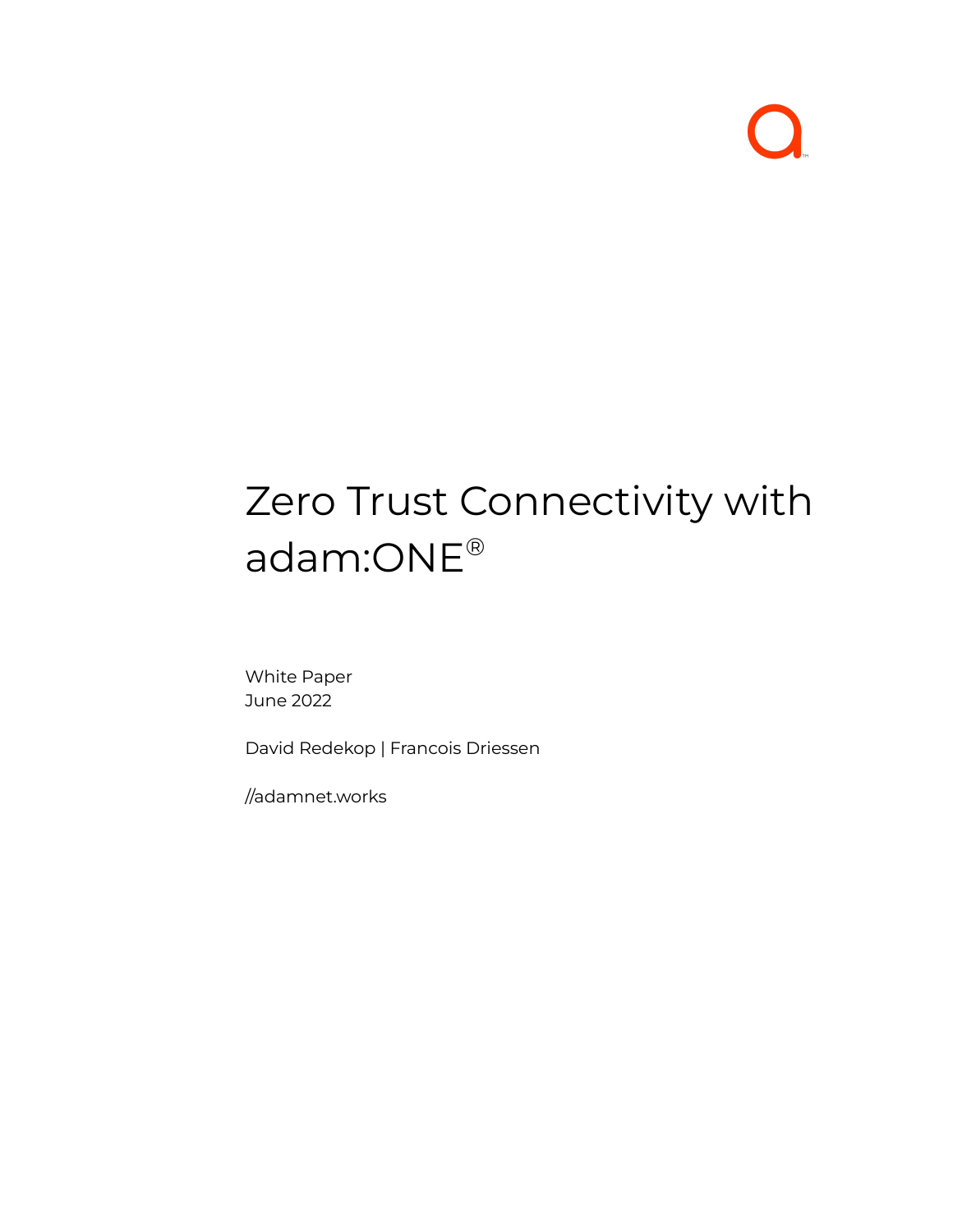### Content

| <b>Background</b>                                                                | 4              |
|----------------------------------------------------------------------------------|----------------|
| The Missing Tenet                                                                | 4              |
| The Marketing Fog                                                                | $\overline{4}$ |
| Design from First Principles                                                     | 4              |
| Main goals for the adam: ONE® design that intersect with Zero Trust philosophies | 6              |
| <b>Predecessor technologies</b>                                                  | 6              |
| Honouring TLS and end-to-end encryption without proxies                          | 7              |
| <b>Distributed Custodial Network Protection</b>                                  | 8              |
| Muscle-Brain                                                                     | 8              |
| AI powered dynamic allow-listing                                                 | 9              |
| Don't Talk To Strangers (DTTS) <sup>®</sup>                                      | 10             |
| DNSharmony <sup>®</sup>                                                          | 10             |
|                                                                                  |                |
| <b>Additional Network Security Principles applied to ZTc</b>                     | 11             |
| Network Segmentation                                                             | 11             |
| Layer 2 visibility                                                               | 12             |
| Inventory Enforcement via Quarantine State Default Policy                        | 12             |
| Per-user policy assignment leveraging 802.1X                                     | 12             |
| Making TLS/SSL blocking/redirection user-friendly without breaking trust         | 12             |
| DoH and DoT - proper placement of secure DNS                                     | 12             |
| Disabling UDP reflection attack participation                                    | 13             |
| The result of Zero Trust connectivity                                            | 14             |
| <b>Platform availability</b>                                                     | 14             |
| <b>Glossary</b>                                                                  | 15             |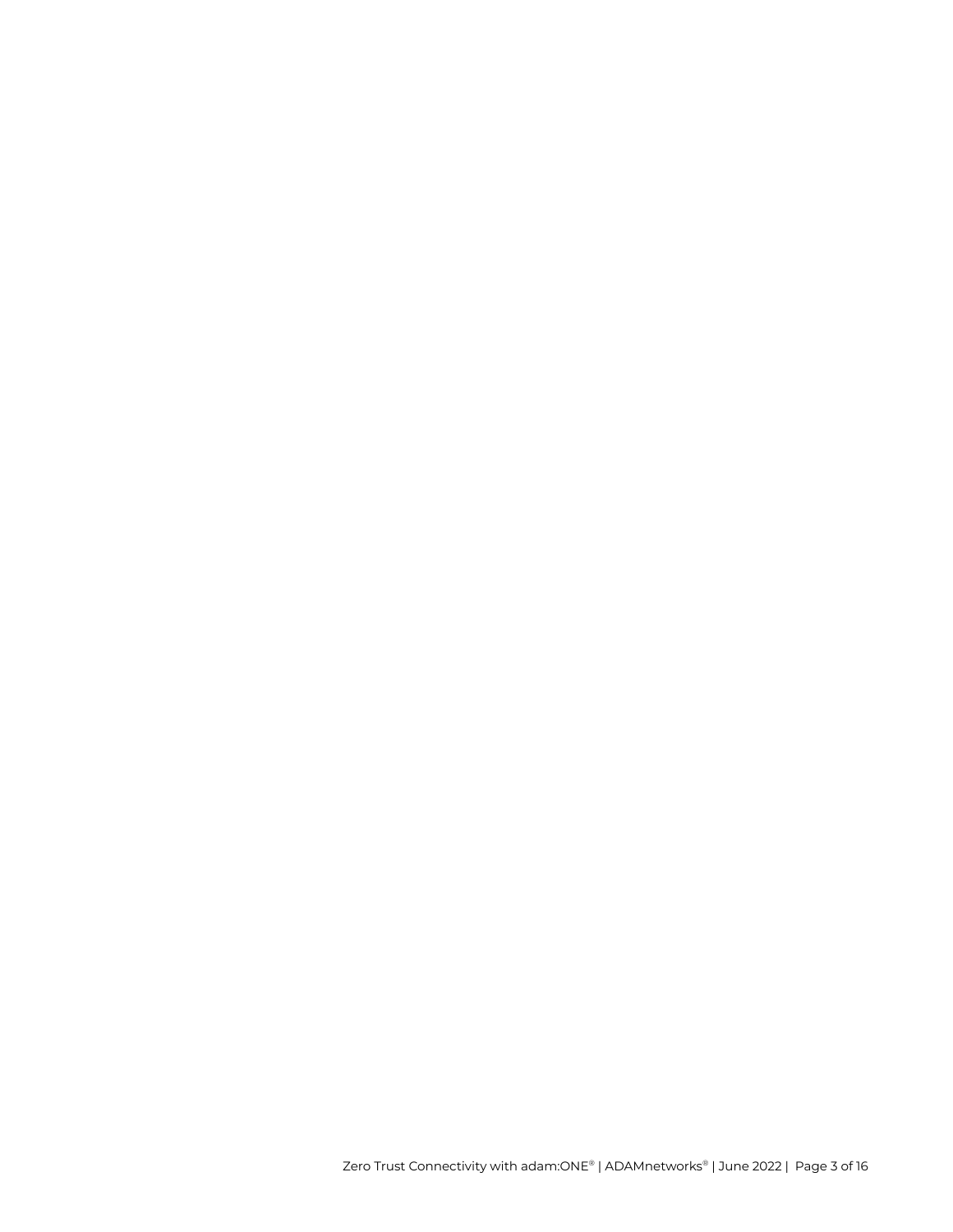### <span id="page-3-0"></span>Background

#### <span id="page-3-1"></span>The Missing Tenet

Zero Trust (ZT ) is a set of philosophical tenets that was birthed out of security failures of the past. The core tenets of the ZT philosophy carries huge value, but it is important to note that there are substantial gaps between the raw philosophies and the practical implementation that is possible for most security administration teams today.

Having a great idea but falling short of the ability to execute renders it mostly useless. One of the primary tenets that we see as a requirement for effective security is the ability to execute that philosophy.

*Zero trust presents a shift from a location-centric model to a more data-centric approach for fine-grained security controls between users, systems, data and assets that change over time; for these reasons, moving to a ZTA is non-trivial.* - [CISA](https://www.cisa.gov/sites/default/files/publications/CISA%20Zero%20Trust%20Maturity%20Model_Draft.pdf) Zero Trust [Maturing](https://www.cisa.gov/sites/default/files/publications/CISA%20Zero%20Trust%20Maturity%20Model_Draft.pdf) Model Pre-decisional Draft v1.0 Jun 2021

#### <span id="page-3-2"></span>The Marketing Fog

Another important aspect to note is that the Term *Zero Trust* has become an industry buzzword that marketers are attaching on to their products to appear more relevant. However, just using the term does not make a security solution provide the answer as to the needs for why Zero Trust exists.

**For the sake of distinction, we will refer to the term Zero Trust Connectivity (ZTc) to address the specific aspects of the Zero Trust philosophy that is executed through controlled networked connectivity of not only verified assets, but even more importantly, between verified assets and any other possible outgoing connections, including the public internet.**

#### <span id="page-3-3"></span>Design from First Principles

Zero Trust is a reaction to security failures of previous philosophies. However, it is about much more than just user identity and access.

In our experience, to arrive at practical solutions that solve these failures, one has to identify the design flaws that resulted in the failures. Then, once Identified, implement design from first principles to address the issues effectively.

To clarify design failures we address in the context of inter connected devices, it is helpful to break down the evolution of the internet and its technologies into 3 phases.

- 1. Build Application Functionality "Get stuff to work"
- 2. Optimize Application Delivery/Usability/Utility "Get stuff optimized"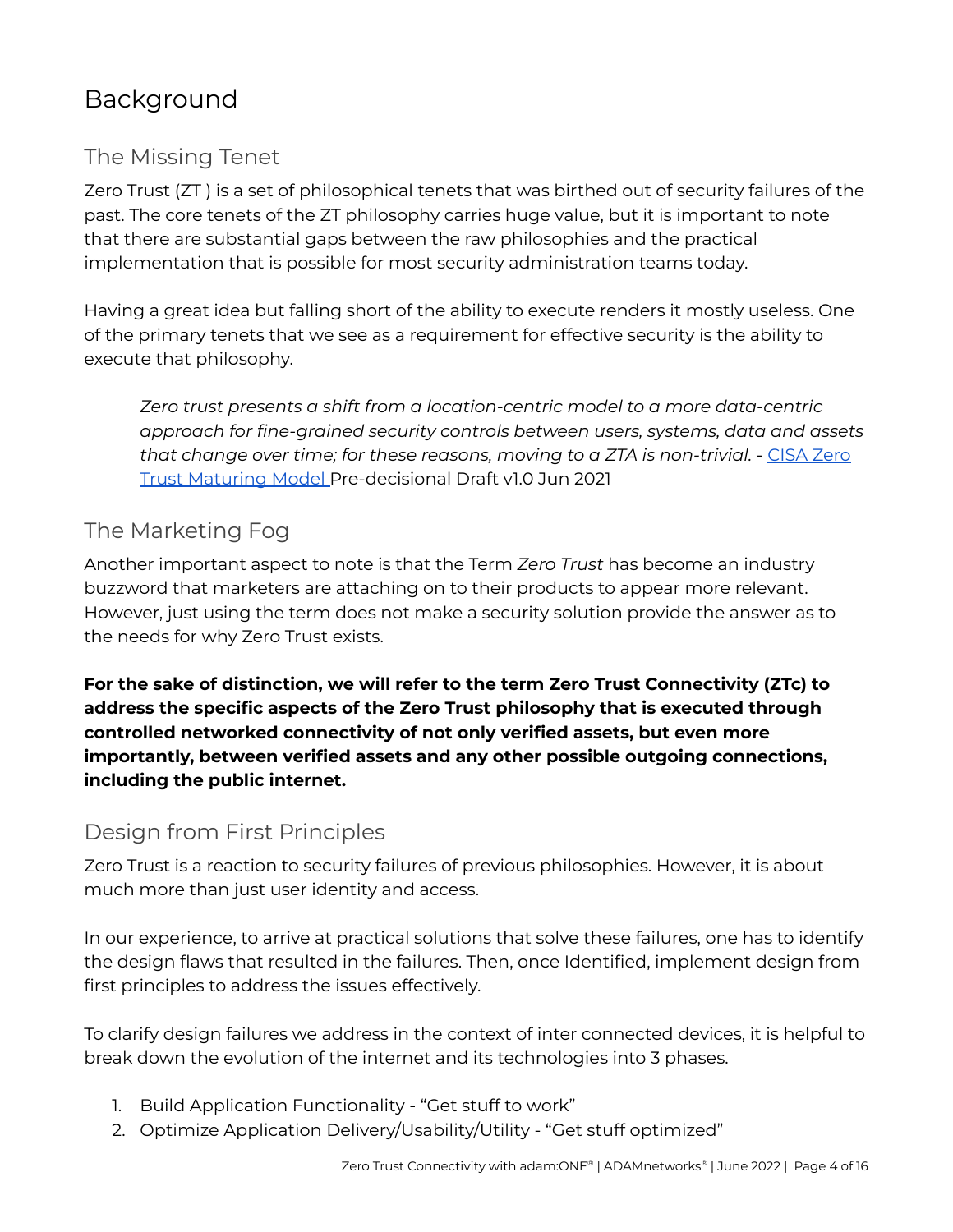3. Secure the Application, Protect the User and Data - "Get it secured"



The building blocks of the Internet and how assets connect have matured well for phase 1 and 2. But the fundamental lack in phase 3, that of security, is quite evident today. The net result is the current state of the cyber threat landscape.

When human interaction is involved, this creates a three-point paradox between elements that seem to be at odds with another. Security has an experience and convenience (optimization) cost and optimization or convenience of operation has a security cost. It is within the balance of all 3 that effective and practical security exists.

At the core a Zero Trust approach inverts the original design intent for the internet of being able to route around any obstruction. That legacy approach left us with the basic philosophy of:

#### "**Trust by default, deny threats**"

As threat actors take advantage of this fundamental and default philosophy, we have no choice but to invert it, to become:

#### "**Deny by default, trust verified connections**"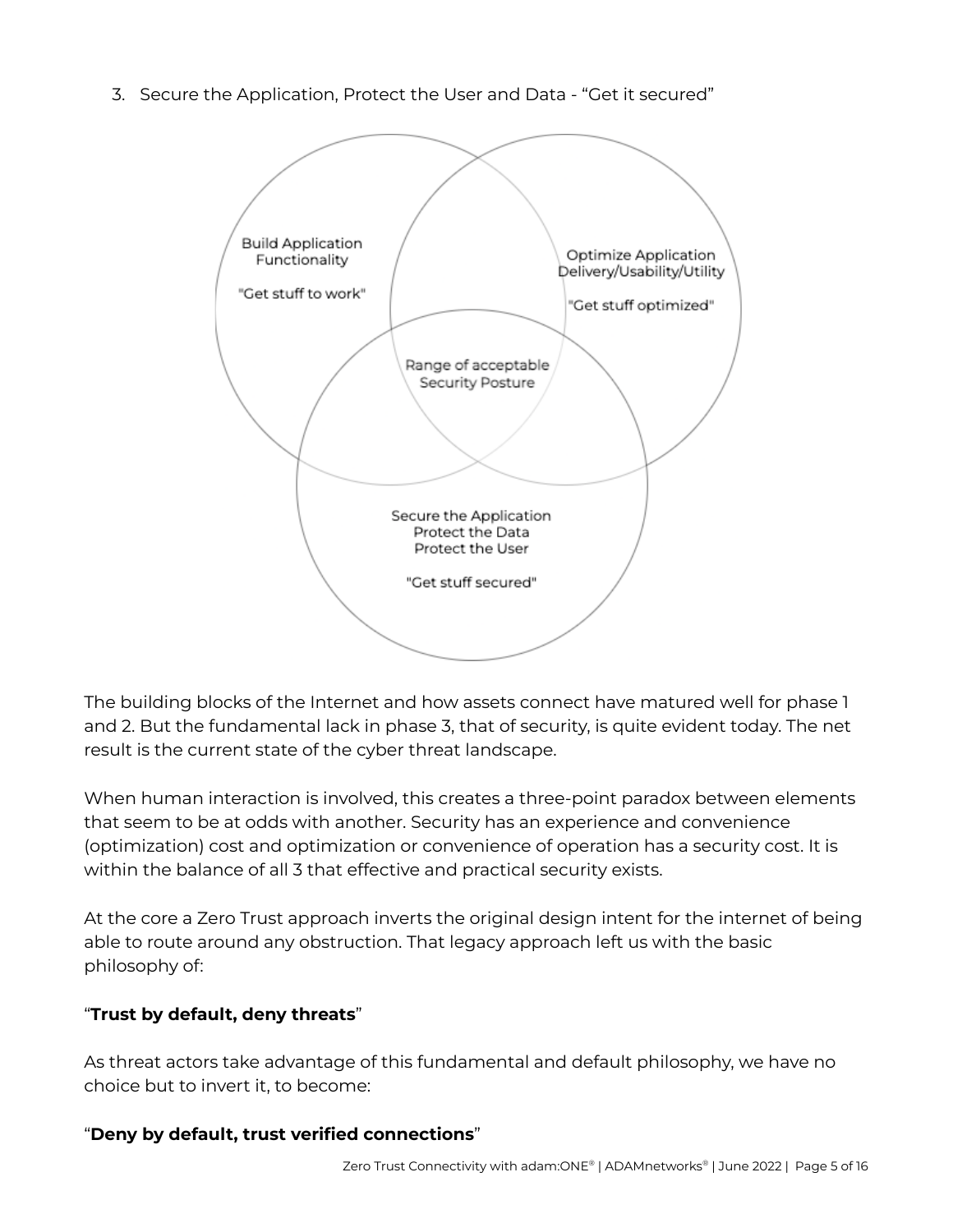This has been the foundation of the development for adam:ONE®. Designing from First Principles has been the approach that piloted the development. The fact that the rising philosophies of Zero Trust align with the basis for the design tenets we developed for adam:ONE® is encouraging. It is for that reason that we use the terminology as it aligns with the path that we are already on.

We hope that the practical solutions that exist with adam:ONE to execute these philosophies are as valuable to others as it is to us in protecting people and critical infrastructure.

### <span id="page-5-0"></span>Main goals for the adam:ONE ® design that intersect with Zero Trust philosophies

- 1. Implementation must be practical.
- 2. Remain operational while assuming breach.
- 3. Leakproof egress control.
- 4. Apply protection proactively, without needing a detection trigger.
- 5. Deny all connections and access unless verified to be necessary and good.
- 6. Achieve real-time visibility to each connection.
- 7. Achieve maximum visibility to each asset.
- 8. Automated real-time device inventory.
- 9. Protection for all asset types. Access devices, IoT, OT including legacy assets, regardless of OS.
- 10. Aggregate threat intelligence.
- 11. Multiple layers of protection. Defense in depth.
- 12. Distributed custodial protection.
- 13. Granular control to enforce policies of access and execution. Remain dynamic when appropriate.
- 14. Flexible Perimeters that remain dynamic.
- 15. Circumvention Protection.
- 16. Encryption friendly. Should not break any E2E encryption during protection.
- 17. Privacy friendly.

### <span id="page-5-1"></span>Predecessor technologies

In our brief internet security history, we went from firewalls to transparent packet inspection to next-generation Unified Threat Management (UTM) complimented by threat intelligence sources fed by constant threat hunting. This was all upended by our rapid adoption of encryption of traffic in transit.

One of the control planes that partially remained in place was DNS firewalling. Provided network devices behaved as they should, this prevented known threat actors from being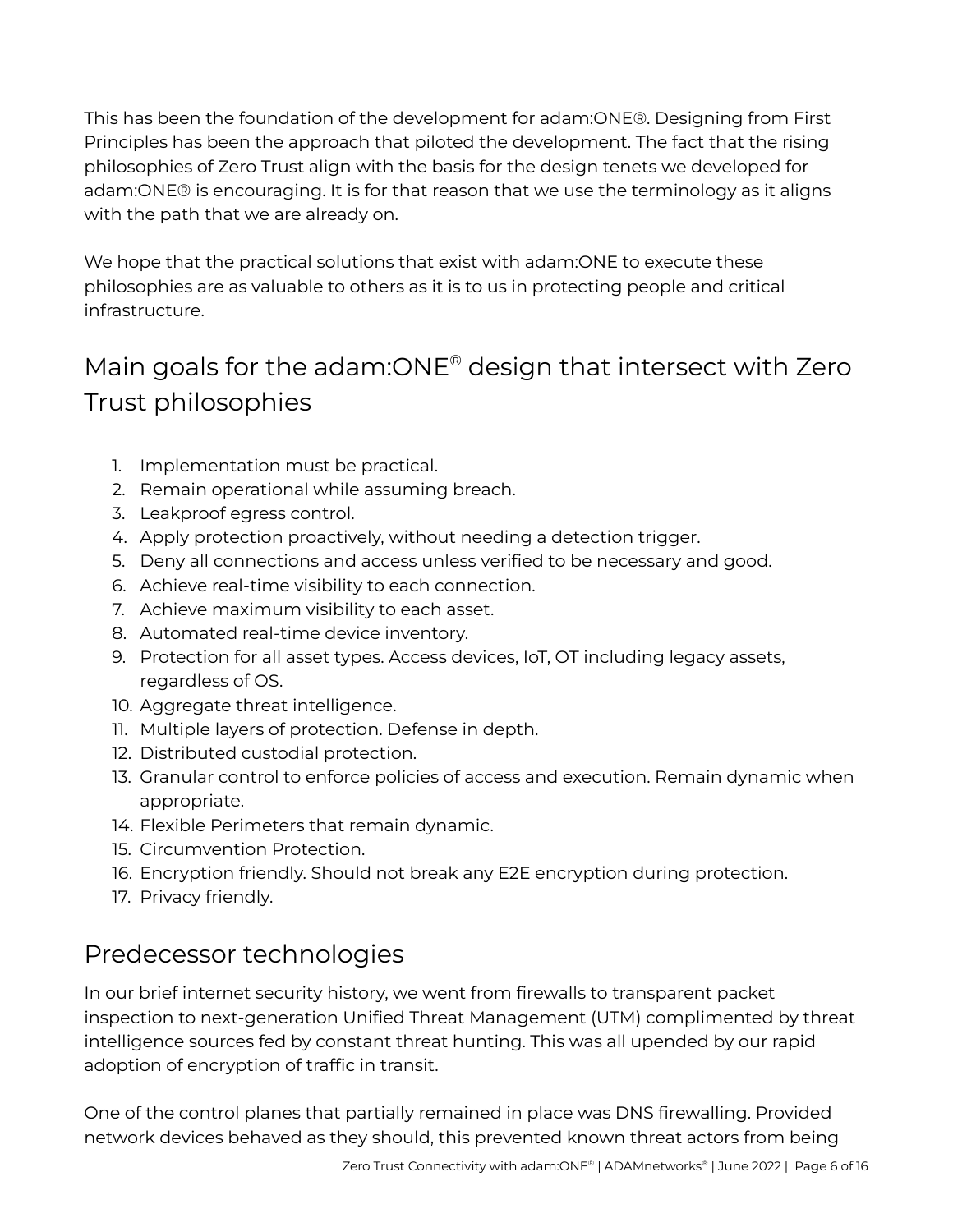reached by disabling DNS queries to known bad actors from resolving. The result was actually an acceleration of the cat-and-mouse game of threat intelligence feeds and malicious actors using new domain names, including widespread use of dynamically-generated algorithmic (DGA) domains. Advanced DNS firewalls subsequently complimented network control systems with IP address reputation systems.

Next, we observed vendors centralizing traffic redirection in order to make use of the increased capacity in the cloud to inspect traffic. Such vendors make varying use of proxies, issuing CAs and TLS certificates of their own to endpoints, in order to maintain visibility and manageability of all traffic as illustrated:



Well-intentioned service providers rely on the ability to decrypt SSL/TLS traffic via proxies or self-signed certificate-trusting methods.

### <span id="page-6-0"></span>Honouring **TLS** and **end-to-end encryption** without proxies

Endpoint users and applications rely on the trustworthy connection to a service provider. Network administrators are traditionally at odds with this approach since they carry the responsibility of keeping the endpoint safe from threats.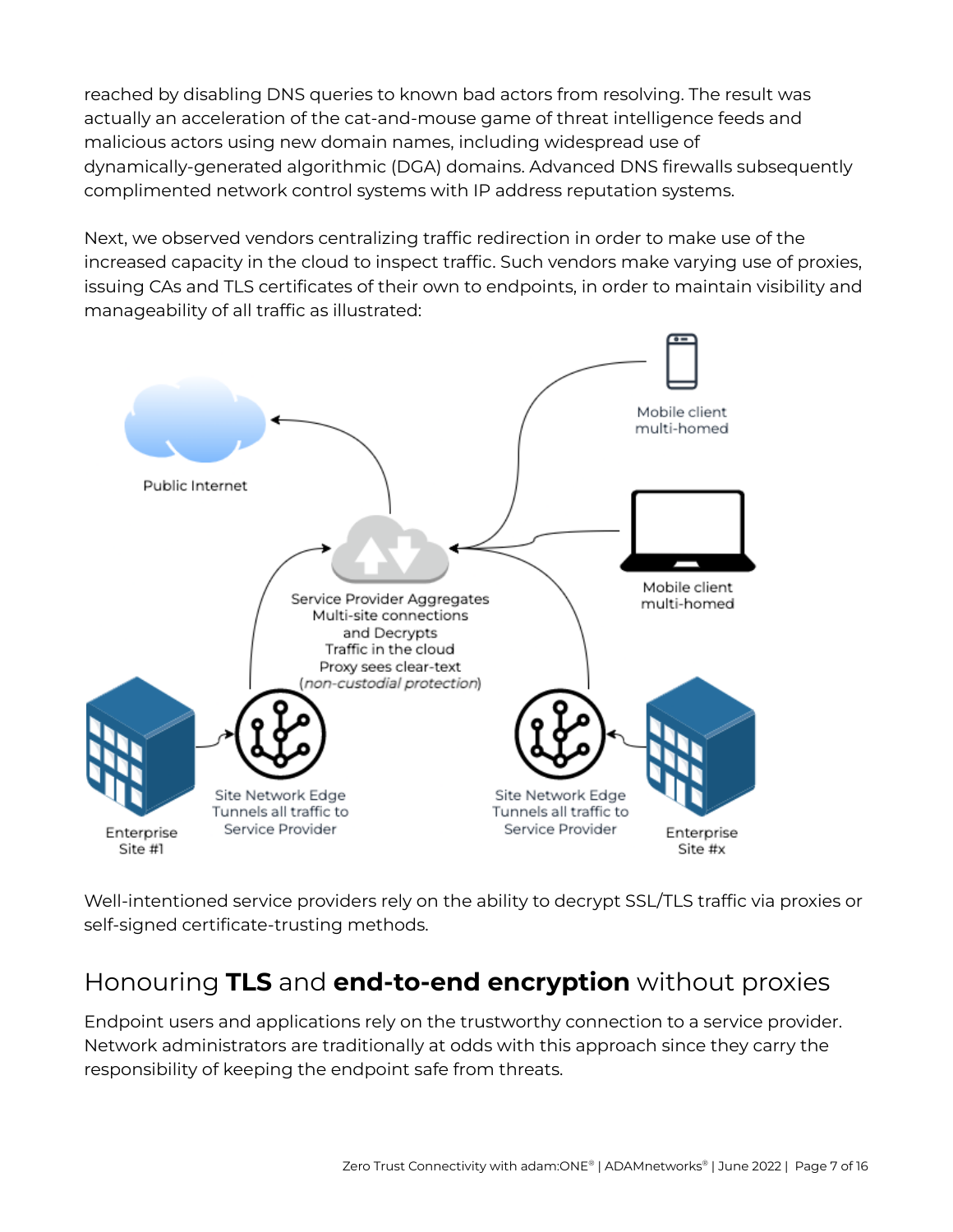In order to maintain end-user privacy and honour end-to-end encryption, the security must necessarily be broken into two separate control systems:

- 1. Secure Access Service Edge (SASE) responsible to allow or disallow all OSI layer 3+ connections
- 2. Endpoint security responsible to inspect and protect from malicious intent post-decryption and pre-encryption

Comparatively speaking, distributed custodial protection looks like this:



Only this approach honours the expected privacy and security with end-to-end encryption.

### <span id="page-7-0"></span>Distributed Custodial Network Protection

#### <span id="page-7-1"></span>Muscle-Brain

Using an on-premise gateway-hosted client (the "muscle") which receives its configuration continuously from a centralized cloud controller (the "brain"), resilience and local performance are simultaneously optimized. DNS queries and answers are channeled to be in geographic proximity to the endpoint and all network traffic decisions are made locally.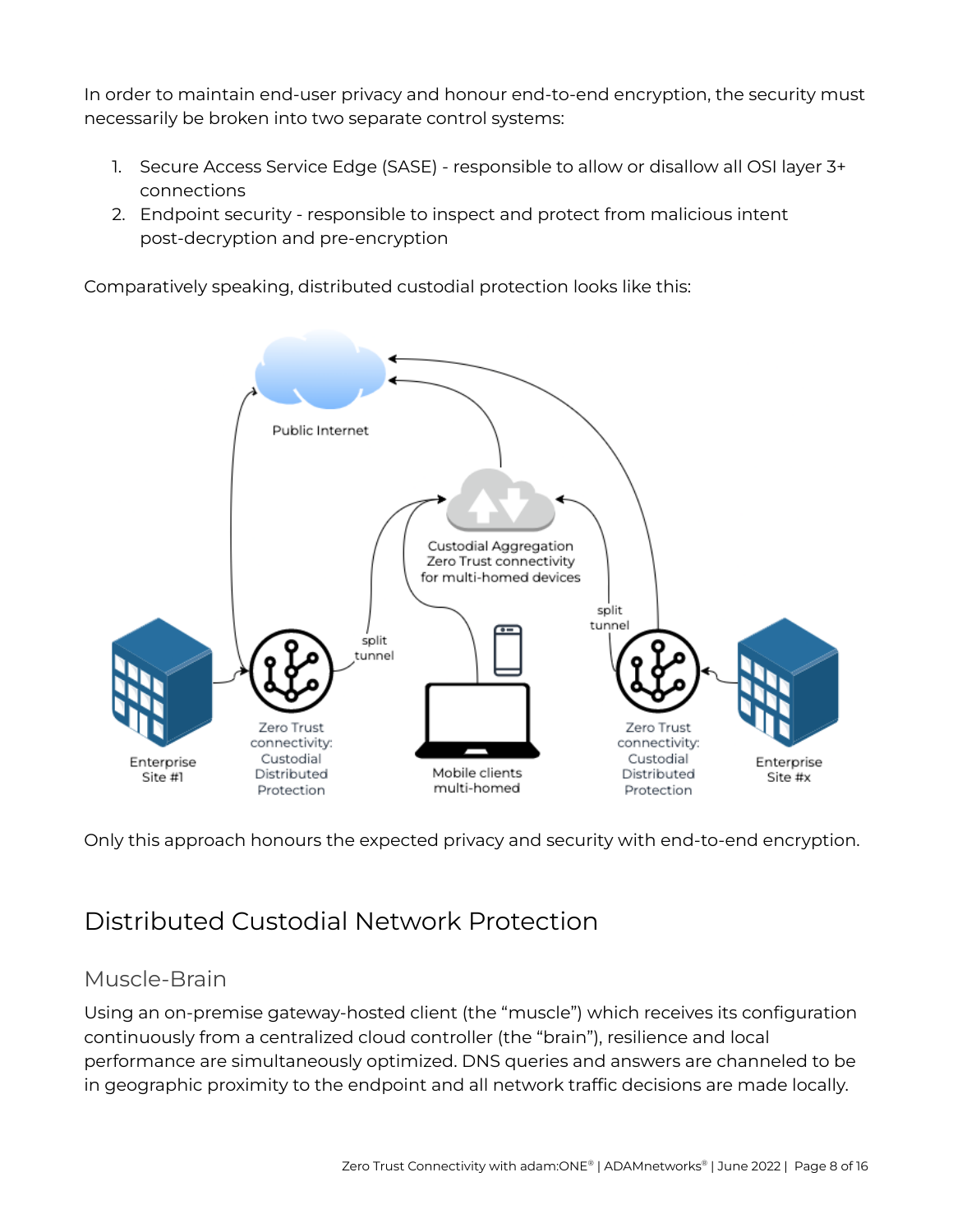#### <span id="page-8-0"></span>AI powered dynamic allow-listing

In a default-deny policy where we commit to the "Deny all, trust verified connections" approach, there must be flexibility in creating policies that match the right level of security posture, considering convenience and practicality.

Multiple different approaches in Allow-listing offers right-sizing a policy to match the role of a user or device. In summary:

| Allow-list policy type       | How it works                                                                                                                                                                                                                                                                  | Typical use case                                                                                                                                                                                                                                             |
|------------------------------|-------------------------------------------------------------------------------------------------------------------------------------------------------------------------------------------------------------------------------------------------------------------------------|--------------------------------------------------------------------------------------------------------------------------------------------------------------------------------------------------------------------------------------------------------------|
| Fixed rule(s) policy         | Using pre-made lists or by<br>observation, a collection of<br>required internet domains<br>and/or fqdns are established<br>as an allow-list                                                                                                                                   | <b>Active Directory Controllers</b><br><b>File/Application Servers</b><br>Web Servers<br><b>IoT</b> Devices<br>Printers/Scanners                                                                                                                             |
| Adaptive Allowlisting policy | Per-site/per-network policy<br>adds dynamically each time<br>a domain is:<br>Requested by the<br>user<br>Passes cloud-based<br>sandbox testing and<br>Al inspection<br>Is in a safe-for-work<br>category<br>etc                                                               | End-user devices such as<br>computers, laptops, devices<br>where:<br>User's role is very<br>defined such as<br>Accounting<br>Protecting<br>user/device from all<br>phishing is essential<br>Circumvention<br>protection is<br>paramount<br>High value assets |
| Reflex Allowlisting policy   | Per-device allow-listing<br>policy where 80 categories<br>are sorted into 5 decision<br>buckets:<br>Always Block<br><b>Bock</b><br>Review<br>Allow<br>Always Allow<br>Conflicts resolution can<br>then be specified as<br>Permissive, Protective, or<br><b>Hold for Human</b> | Any user requiring relative<br>permissive policy while<br>experiencing strong<br>protection, specifically ones<br>that do not fall into<br>categories mentioned<br>above.                                                                                    |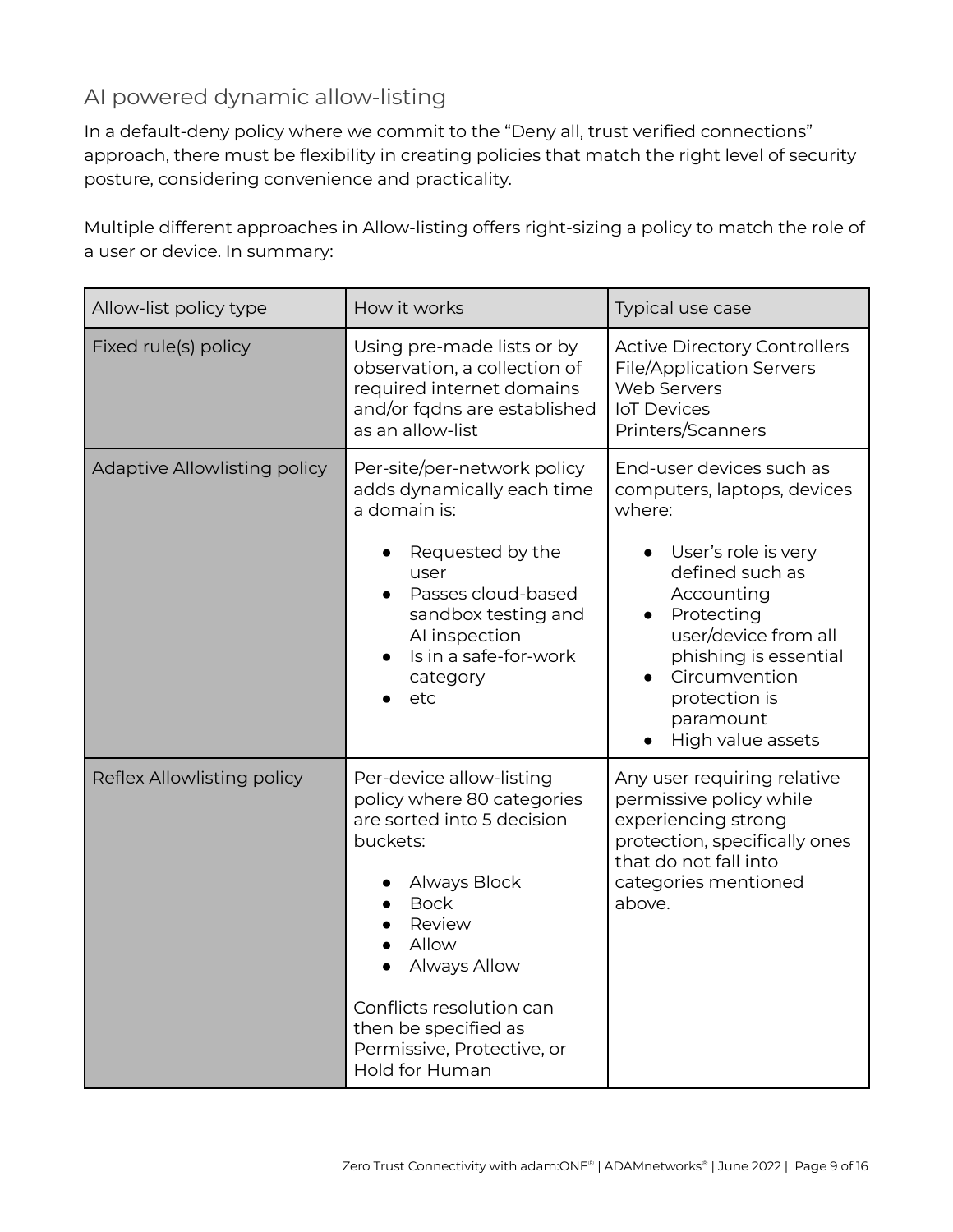### <span id="page-9-0"></span>Don't Talk To Strangers (DTTS) ®

A stranger in this context is an IP address that has not been resolved via a permitted DNS query. Disallowing such communications essentially follows this logic:



All modern Advanced Persistent Threats at some point in the attack chain rely on a direct-by-IP connection to a Command & Control (C2) operator waiting for "phone-home" connections. These are notoriously difficult to detect even by Security Operation Centers (SOCs) and all too often are identified only when it is too late. DTTS ® stops the threat before it does damage.

It is important to note that this approach leads to many thousands of firewall rule changes per minute at each layer 3 connection on a typical network and yet it is entirely scalable as they can all be done in user-space.

#### DTTS ® makes DNS firewalling **leakproof**.

Exceptions to allowing strangers are easily administered via **Enablers**. An **Enabler** is a simple definition of destination IPv4/IPv6 address spaces along with protocol and port numbers. These are typically needed for latency-sensitive services such as voice and video, which can easily be identified and enabled with supplied administrative tools.

#### <span id="page-9-1"></span>DNSharmony ®

Domain-based reputation systems and threat intelligence sources are readily available both commercially and free/open source. There is no need to rely on a single source. That's the concept behind DNSharmony®. Consider this scenario:

- End-user device wants to resolve fqdn.example.com
- For the most acceptably-permissive policy, consider aggregating the following threat intelligence sources: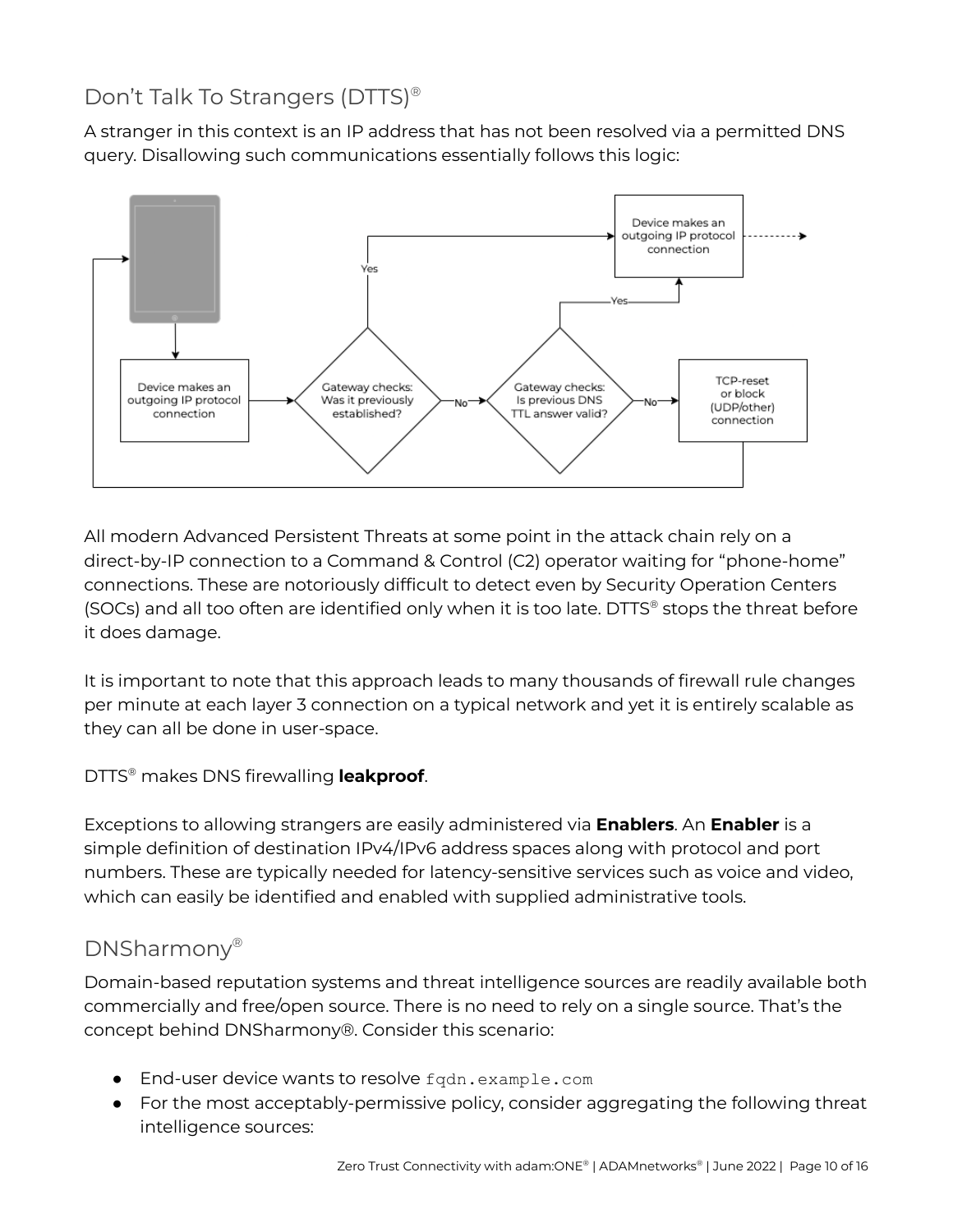- Cloudflare 1.1.1.3/1.0.0.3 (block known malware and adult content)
- CleanBrowsing Security Filter (185.228.168.9/185.228.169.9)
- Quad9 (9.9.9.9/149.112.112.112) itself containing commercial sources
- Enterprise-sourced Threat intelligence via bind RPZ subscriptions
- Pi-hole running on a local network edge
- A DNSharmony ® powered policy would block access to fqdn.example.com if any of those providers answered with their respective block (NXDOMAIN, block page IP, etc)

This effective aggregation of any and all available sources allows for superior protection against known threats.

### <span id="page-10-0"></span>Additional Network Security Principles applied to ZTc

In order for devices and channels of all kinds to be protected with data integrity, additional concepts must be applied.

- Must not rely on proxies anywhere (whether local, or by a third party operating in the cloud)
- Do not break encryption (e.g. SSL decryption appliances)
- Offer flexible perimeters for multi-homed or mobile devices

#### <span id="page-10-1"></span>Network Segmentation

This technique is a reasonably light administrative load when executed properly, and even internal resources are accessed via FQDNs vs IPs. Rather than offering a business unit access to 10.12.13.14 as an internal application, consider https://app1.internal.example.com which also offers the flexibility of moving the resource anywhere without the administrative task of future pointer changes.

Typical Network Segments include a segregation of role-based functions per site, for example:

- Active Directory Controllers
- Network Management (Switches, controllers, etc)
- File Server(s)
- Printers/Scanners
- IoT Ethernet (including security cameras, door control systems, etc)
- Staff WiFi (802.1X)
- IoT WiFi
- Guest WiFi

Microsegmentation is also an effective strategy, especially for multi-homed devices. The distributed custodial protection shown above includes microsegmentation by default.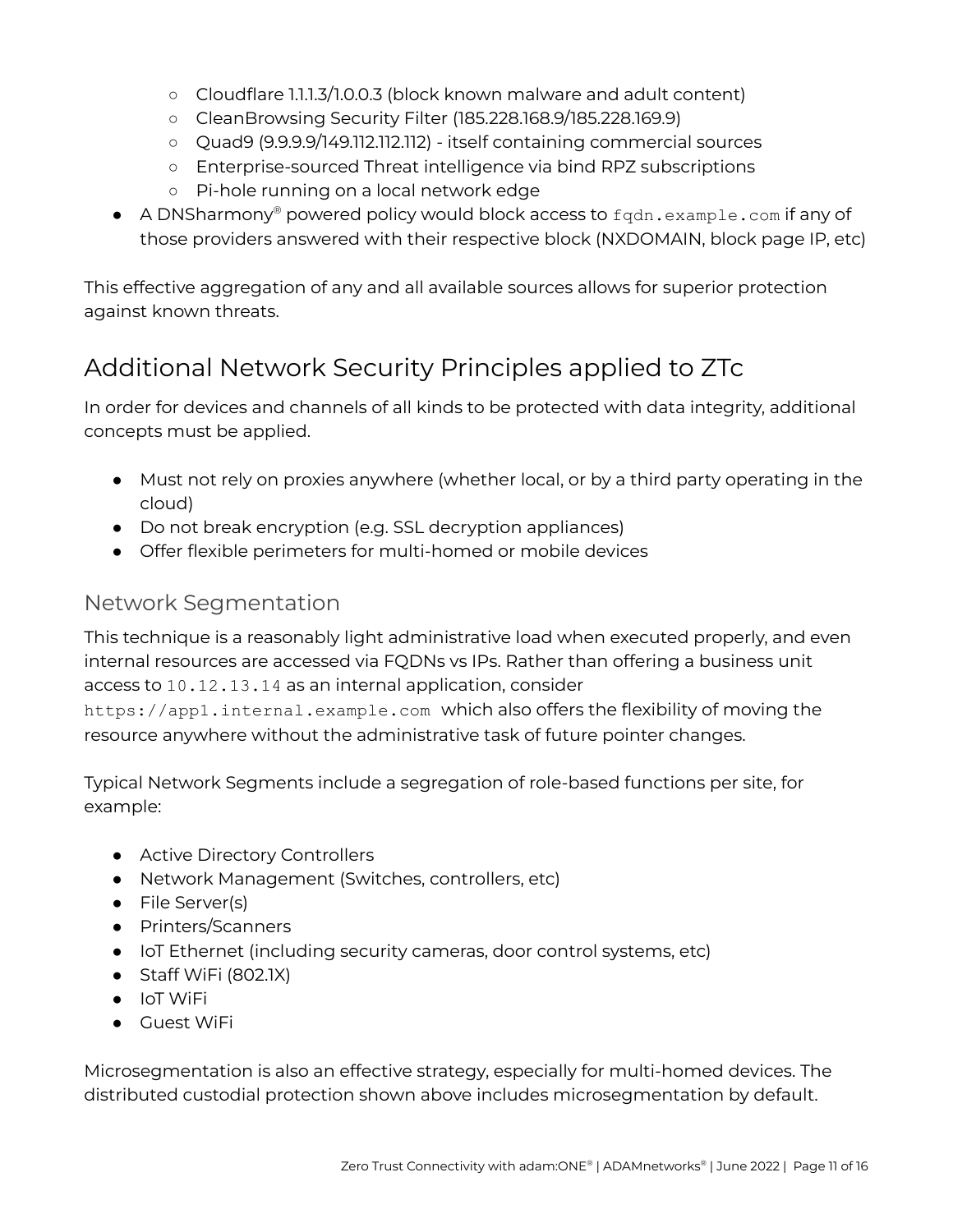adam:GO™ can be distributed by way of an MDM-pushed always-on VPN to the aggregation site(s).

The default firewall rules between segments permit no traffic. Traffic is allowed only as defined by the device/user policy.

Network segmentation is sometimes discounted in modern Zero Trust philosophies, which unfortunately undermines a significant source of threat vectors. Network devices which aren't end-user devices have no other protection mechanism available. Consider the high level of vulnerabilities present almost universally in printers, scanners, cameras, control systems. Vulnerabilities are slow to be fixed at the source, and even slower to be deployed. ZTc provides an important protection against lateral movement from such devices.

#### <span id="page-11-0"></span>Layer 2 visibility

<span id="page-11-1"></span>Every device in a network must have layer 2 visibility to the SASE.

#### Inventory Enforcement via Quarantine State Default Policy

This approach ensures that any time a new device is discovered at the SASE, it is automatically assigned a policy which passes typical connectivity checks and nothing else. This limited connectivity state causes the device to reveal its next-stage functionality and thus makes it very practical to passively investigate and apply an appropriate policy.

#### <span id="page-11-2"></span>Per-user policy assignment leveraging 802.1X

In an age where most modern mobile devices use random MAC addresses, 802.1X facilitates the immediate device:user mapping for policy assignment purposes.

### <span id="page-11-3"></span>Making TLS/SSL blocking/redirection user-friendly without breaking trust

The challenge of offering a user-friendly page to a browser when a secure site is blocked is solved. It isn't solved by trusting a self-signed certificate but rather by a browser extension that reads the TCP reset and redirects to a friendly block page at mytools.management (see adamnet.io/extension). The result is transparent to the user without breaking SSL/TLS.

#### <span id="page-11-4"></span>DoH and DoT - proper placement of secure DNS

In cases where the DNS channel needs to be protected, it must be done internally. DoH-based C2 channels alone are a justification for disallowing enterprise user devices to use publicly-available DoH servers.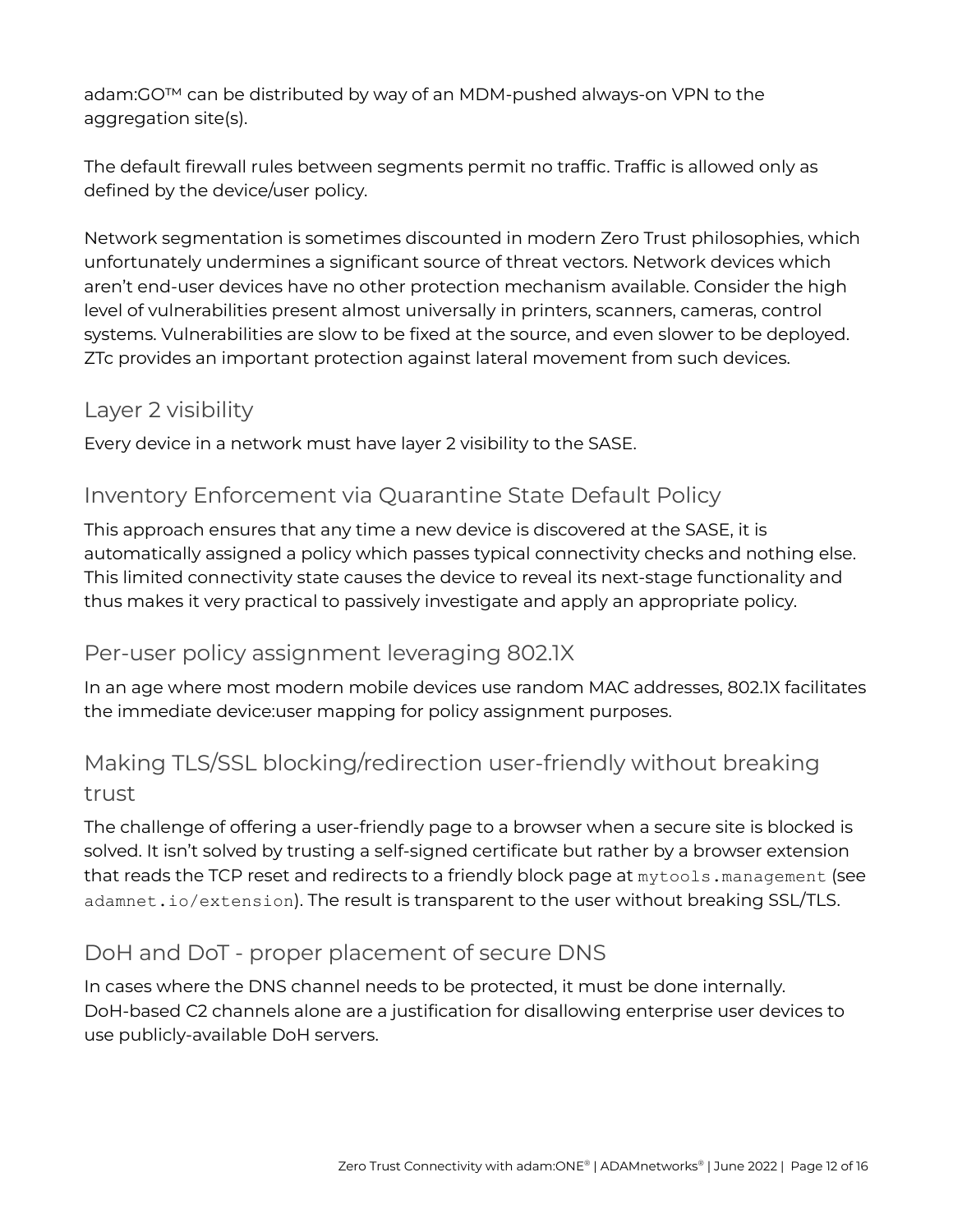#### <span id="page-12-0"></span>Disabling UDP reflection attack participation

Two most commonly-used standard protocols that make it easy for an adversary to launch UDP-based reflection and amplification attacks are DNS (operating on UDP port 53 by default) and NTP (operating on UDP port 123). This attack vector is completely mitigated by:

- a) Offering DNS and NTP services on all internal segments and
- b) Forcing internet-bound requests to be answered locally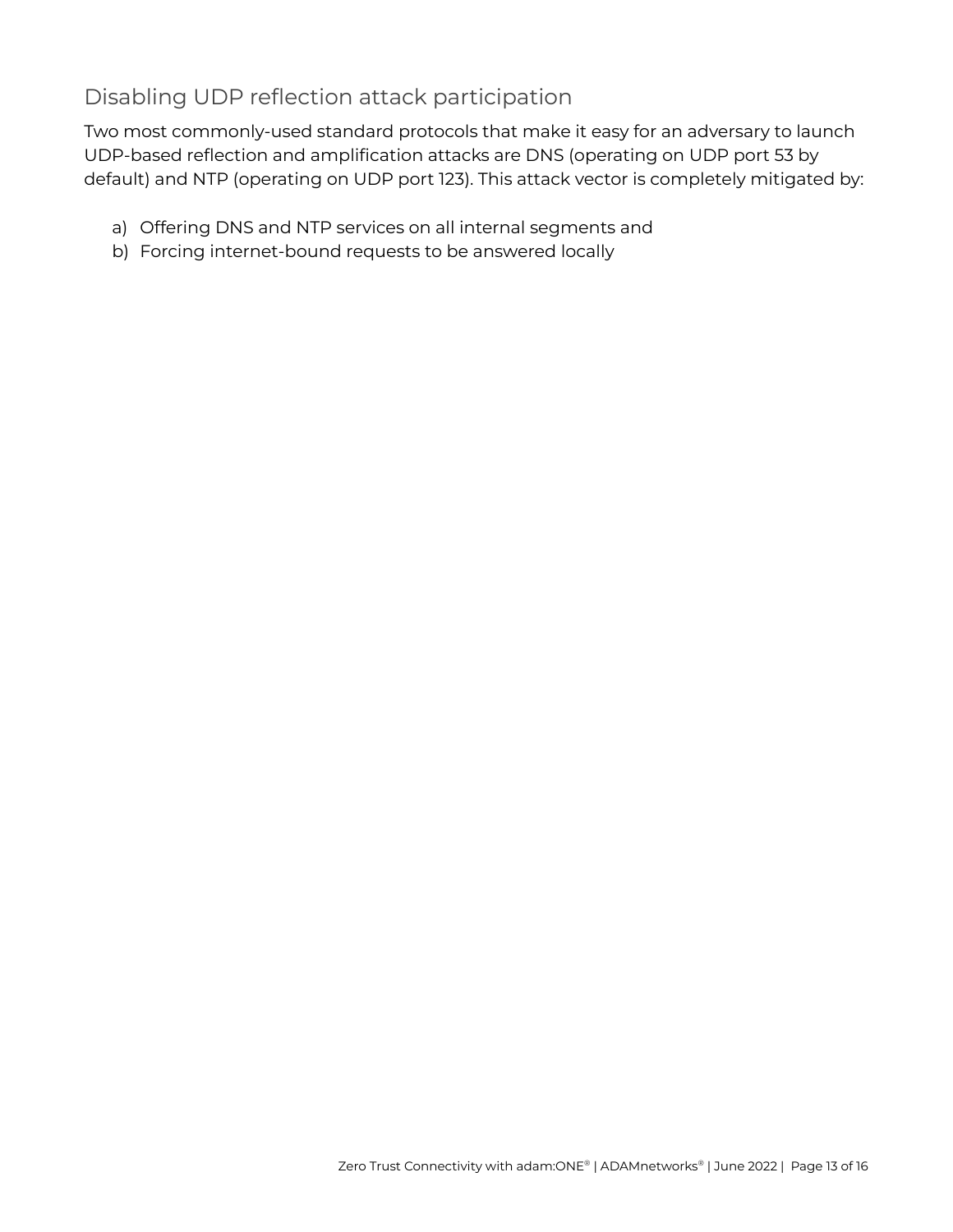### <span id="page-13-0"></span>The result of Zero Trust connectivity

- Strong mitigation against typical adversarial network-based attacks (for example, Active Directory is not reachable by an attacker attempting to move laterally)
- Protected against unknown threats from tomorrow
- Attack surface reduction to near Zero effectively 7000:1
- C2 communication is prevented before it can occur
- Data exfiltration protected
- Human Factors considered, phishing protection
- Spear phishing mitigated. IPv6 has enough unique addresses to attack every person 47 Octillion times
- Shadow IT cleanup, no unauthorized remote connections remain possible, including on BYOD endpoints
- Circumvention protection
- Privacy
- **•** Productivity
- Distributed Custodial Protection
- Decentralized Performance, Centralized Control

### <span id="page-13-1"></span>Platform availability

pfSense ® (available with optional HA and SLA) ClearOS ® (via marketplace) Debian (available on managed platform) Asuswrt-Merlin (for evaluation, POC, SOHO purposes) Docker Container VyOS ® (coming soon)

Binaries are available for multiple architectures including x86/ARM/MIPS.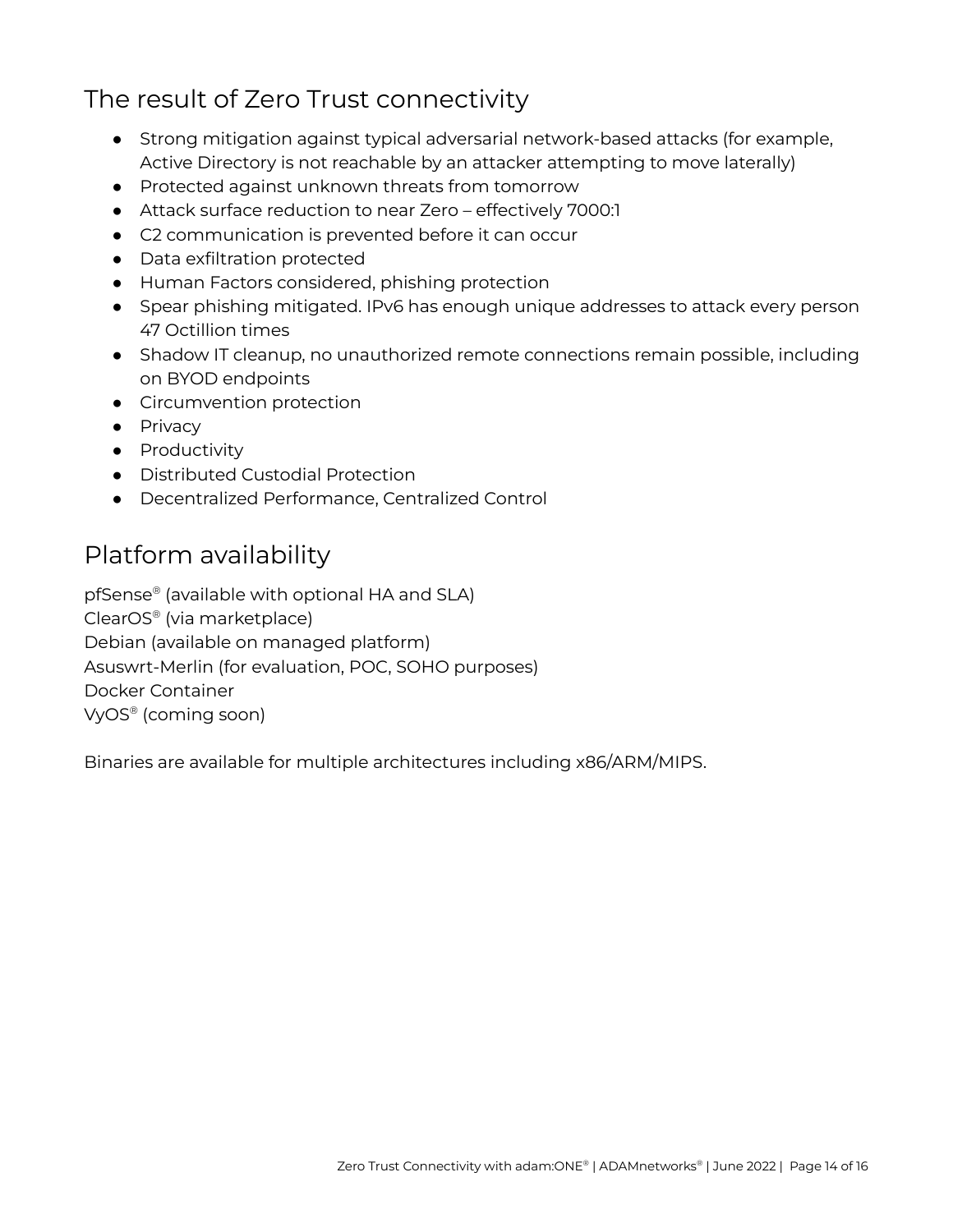## <span id="page-14-0"></span>Glossary

| <b>ZTc</b>  | Zero Trust connectivity            |
|-------------|------------------------------------|
| SASE        | Secure Access Service Edge         |
| DoH         | <b>DNS over HTTPS</b>              |
| DoT         | DNS over TLS                       |
| CА          | Certificate Authority              |
| <b>FQDN</b> | <b>Fully Qualified Domain Name</b> |
| <b>DNS</b>  | Domain Name Service                |
| <b>NTP</b>  | Network Time Protocol              |
| F2F         | End-to-End Encryption              |
| <b>BYOD</b> | <b>Bring Your Own Devices</b>      |
| IoT         | Internet of Things                 |
| ОT          | Operational Technologies           |
| <b>MITM</b> | Man in the Middle                  |
| НA          | High Availability                  |
| SI A        | Service Level Agreement            |
|             |                                    |